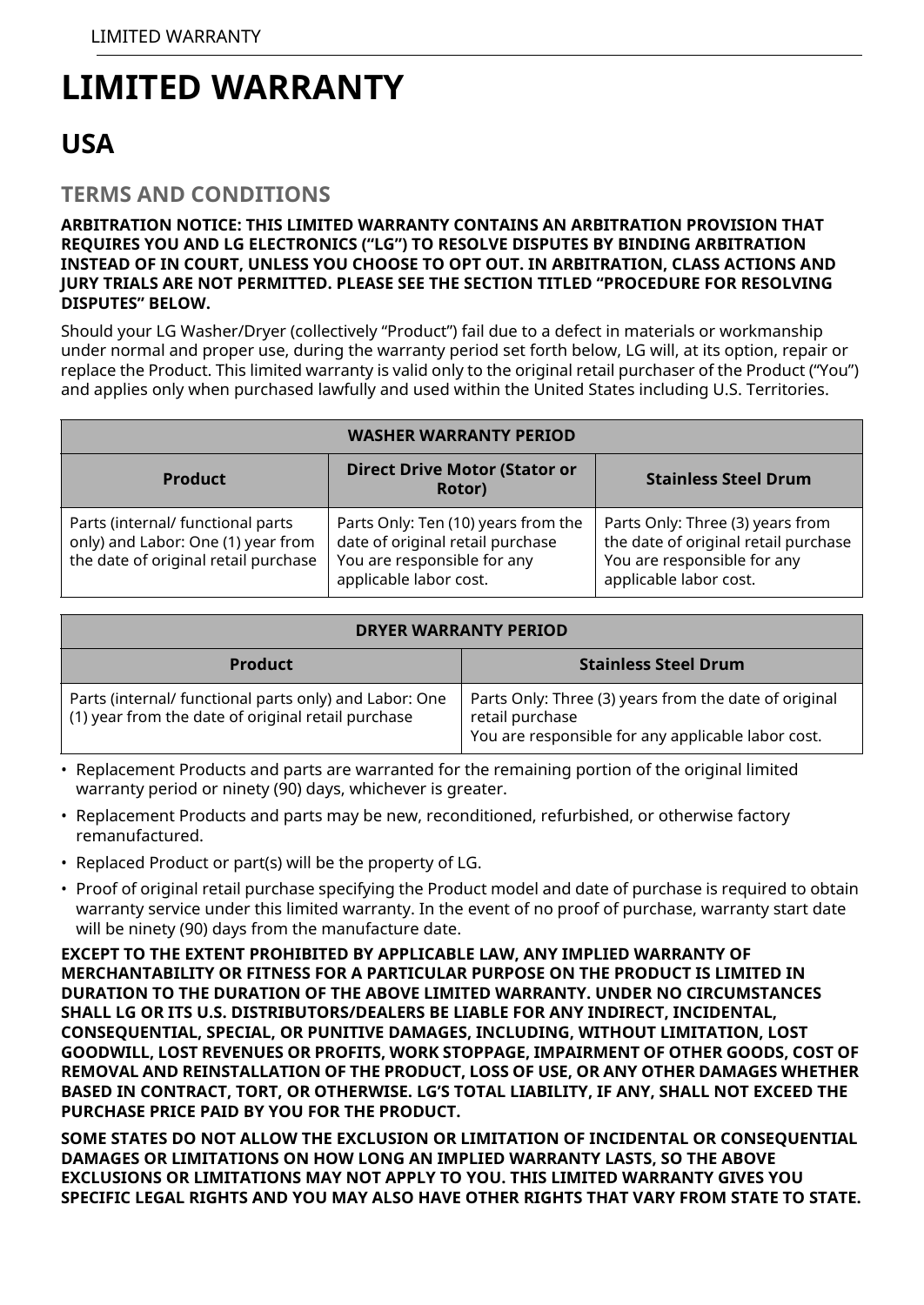# **THIS LIMITED WARRANTY DOES NOT COVER:**

- Service trips to i) deliver, pick up, or install, or; educate how to operate the Product;, ii) correct wiring;, or iii) correct unauthorized repairs or installations of the Product.
- Damage or failure of the Product to perform during power failures and interrupted or inadequate electrical service.
- Damage or failure of the Product caused by leaky or broken water pipes, frozen water pipes, restricted drain lines, inadequate or interrupted water supply, or inadequate supply of air.
- Damage or failure of the Product resulting from operating the Product in a corrosive atmosphere, in an unsuitable environment, or otherwise contrary to the Product owner's manual.
- Damage or failure of the Product caused by accidents, pests and vermin, lightning, wind, fire, floods, pandemics, acts of nature, or any other causes beyond the control of LG.
- Damage or failure of the Product resulting from misuse, abuse, improper installation, repair, or maintenance, or service not approved by LG. Improper repair includes use of parts not authorized or specified by LG. Improper installation or maintenance includes installation or maintenance contrary to the Product's owner's manual.
- Damage or failure of the Product caused by unauthorized modification or alteration, any other property damage or failure resulting from any water leakage where the Product is not properly installed in accordance with the Product's owner's manual.
- Damage or failure of the Product caused by incorrect electrical current, voltage, or plumbing codes.
- Damage or failure of the Product caused by use of parts, accessories, components, consumable cleaning products, any other products, or service that are not authorized by LG.
- Replacement of light bulbs, filters, fuses, or any other consumable parts.
- Damage or failure of the Product caused by transportation, storage, and/or handling, including scratches, dents, chips, and/or other damage to the finish of your Product, unless such damage is reported within one (1) week of delivery.
- Damage or missing items to any display, open box, refurbished, or discounted Product.
- Refurbished Product or any Product sold "As Is", "Where Is", "With all Faults", or similar disclaimer.
- Products with original serial numbers that have been removed, altered, or cannot be readily determined at the discretion of LG.
- Increases in utility costs and additional utility expenses in any way associated with the Product.
- Any noises associated with normal operation.
- Products used for other than normal and proper household use, including, without limitation, commercial or industrial use or, use in offices, and recreational facilities or vehicles, or as otherwise outlined in the Product owner's manual.
- Costs associated with removal and/or reinstallation of your Product.
- The removal and reinstallation of the Product if it is installed in an inaccessible location or is not installed in accordance with the Product owner's manual.

#### **The cost of repair or replacement under the above excluded circumstances shall be borne by You.**

TO OBTAIN WARRANTY SERVICE AND ADDITIONAL INFORMATION

Call 1-800-243-0000 and select the appropriate option from the menu.

Or visit our website at **http://www.lg.com**

Or by mail: LG Electronics, P.O. Box 240007, Huntsville, AL 35813 ATTN: Customer Service

## **PROCEDURE FOR RESOLVING DISPUTES:**

ALL DISPUTES BETWEEN YOU AND LG ARISING OUT OF OR RELATING IN ANY WAY TO THIS LIMITED WARRANTY OR THE PRODUCT SHALL BE RESOLVED EXCLUSIVELY THROUGH BINDING ARBITRATION, AND NOT IN A COURT OF GENERAL JURISDICTION. BINDING ARBITRATION MEANS THAT YOU AND LG ARE EACH WAIVING THE RIGHT TO A JURY TRIAL AND TO BRING OR PARTICIPATE IN A CLASS ACTION.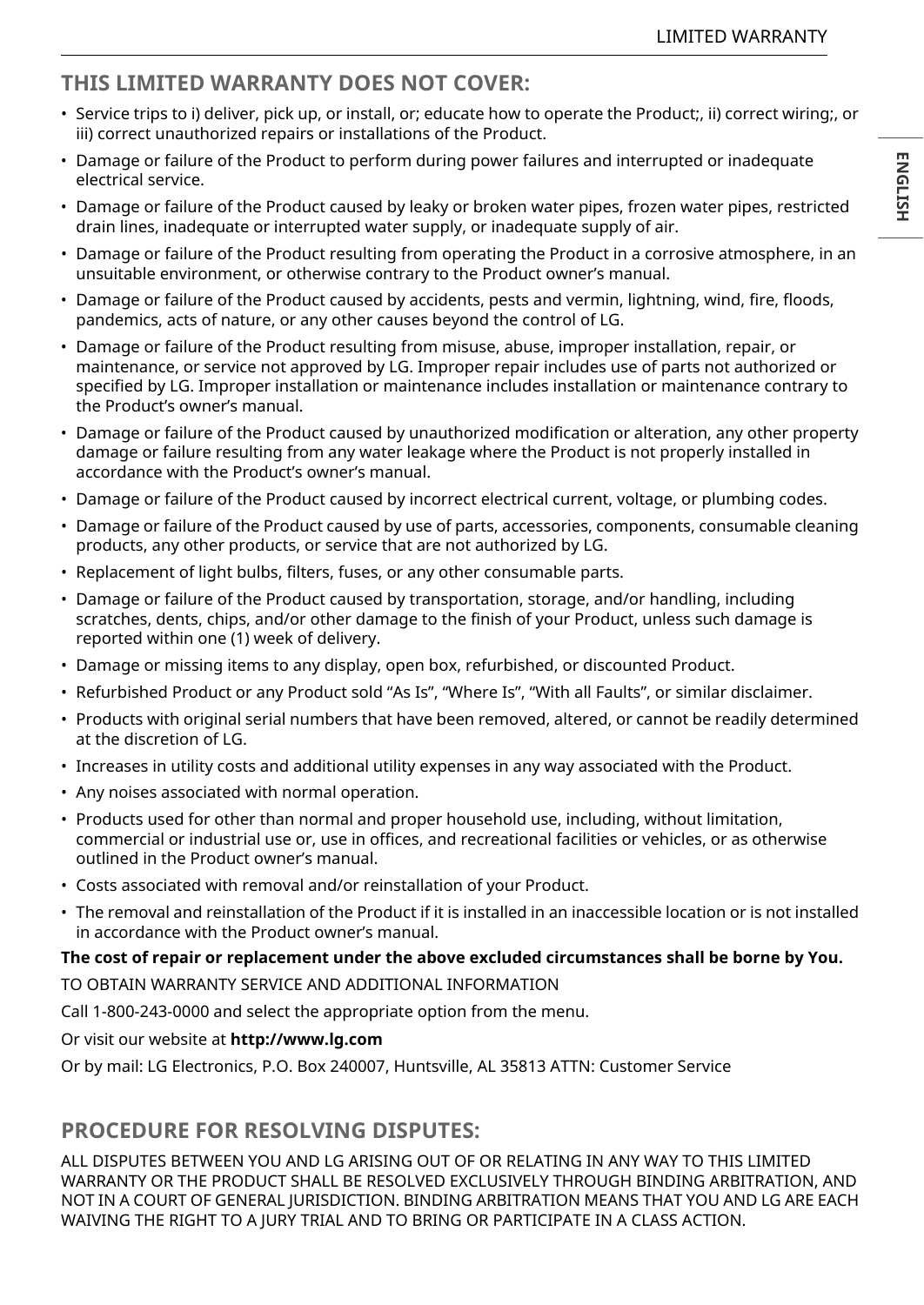**Definitions.** For the purposes of this section, references to "LG" mean LG Electronics U.S.A., Inc., its parents, subsidiaries and affiliates, and each of their officers, directors, employees, agents, beneficiaries, predecessors in interest, successors, assigns and suppliers; references to "dispute" or "claim" shall include any dispute, claim or controversy of any kind whatsoever (whether based in contract, tort, statute, regulation, ordinance, fraud, misrepresentation or any other legal or equitable theory) arising out of or relating in any way to the sale, condition or performance of the product or this Limited Warranty.

**Notice of Dispute.** In the event you intend to commence an arbitration proceeding, you must first notify LG in writing at least 30 days in advance of initiating the arbitration by sending a letter to LG at LG Electronics, USA, Inc. Attn: Legal Department-Arbitration 111 Sylvan Avenue, Englewood Cliffs, NJ 07632. You and LG agree to engage in good faith discussions in an attempt to amicably resolve your claim. The notice must provide your name, address, and telephone number; identify the product that is the subject of the claim; and describe the nature of the claim and the relief being sought. If you and LG are unable to resolve the dispute within 30 days, either party may proceed to file a claim for arbitration.

**Agreement to Binding Arbitration and Class Action Waiver.** Upon failure to resolve the dispute during the 30 day period after sending written notice to LG, you and LG agree to resolve any claims between us only by binding arbitration on an individual basis, unless you opt out as provided below. Any dispute between you and LG shall not be combined or consolidated with a dispute involving any other person's or entity's product or claim. More specifically, without limitation of the foregoing, any dispute between you and LG shall not under any circumstances proceed as part of a class or representative action. Instead of arbitration, either party may bring an individual action in small claims court, but that small claims court action may not be brought on a class or representative basis.

**Arbitration Rules and Procedures.** To begin arbitration of a claim, either you or LG must make a written demand for arbitration. The arbitration will be administered by the American Arbitration Association ("AAA") and will be conducted before a single arbitrator under the AAA's Consumer Arbitration Rules that are in effect at the time the arbitration is initiated (referred to as the "AAA Rules") and under the procedures set forth in this section. The AAA Rules are available online at www.adr.org/consumer. Send a copy of your written demand for arbitration, as well as a copy of this provision, to the AAA in the manner described in the AAA Rules. You must also send a copy of your written demand to LG at LG Electronics, USA, Inc. Attn: Legal Department-Arbitration 111 Sylvan Avenue, Englewood Cliffs, NJ 07632. If there is a conflict between the AAA Rules and the rules set forth in this section, the rules set forth in this section will govern. This arbitration provision is governed by the Federal Arbitration Act. Judgment may be entered on the arbitrator's award in any court of competent jurisdiction. All issues are for the arbitrator to decide, except that issues relating to the scope and enforceability of the arbitration provision and to the arbitrability of the dispute are for the court to decide. The arbitrator is bound by the terms of this provision.

**Governing Law.** The law of the state of your residence shall govern this Limited Warranty and any disputes between us except to the extent that such law is preempted by or inconsistent with applicable federal law.

**Fees/Costs.** You do not need to pay any fee to begin an arbitration. Upon receipt of your written demand for arbitration, LG will promptly pay all arbitration filing fees to the AAA unless you seek more than \$25,000 in damages, in which case the payment of these fees will be governed by the AAA Rules. Except as otherwise provided for herein, LG will pay all AAA filing, administration and arbitrator fees for any arbitration initiated in accordance with the AAA Rules and this arbitration provision. If you prevail in the arbitration, LG will pay your attorneys' fees and expenses as long as they are reasonable, by considering factors including, but not limited to, the purchase amount and claim amount. Notwithstanding the foregoing, if applicable law allows for an award of reasonable attorneys' fees and expenses, an arbitrator can award them to the same extent that a court would. If the arbitrator finds either the substance of your claim or the relief sought in the demand is frivolous or brought for an improper purpose (as measured by the standards set forth in Federal Rule of Civil Procedure 11(b)), then the payment of all arbitration fees will be governed by the AAA Rules. In such a situation, you agree to reimburse LG for all monies previously disbursed by it that are otherwise your obligation to pay under the AAA Rules. Except as otherwise provided for, LG waives any rights it may have to seek attorneys' fees and expenses from you if LG prevails in the arbitration.

**Hearings and Location.** If your claim is for \$25,000 or less, you may choose to have the arbitration conducted solely on the basis of (1) documents submitted to the arbitrator, (2) through a telephonic hearing, or (3) by an in-person hearing as established by the AAA Rules. If your claim exceeds \$25,000, the right to a hearing will be determined by the AAA Rules. Any in-person arbitration hearings will be held at a